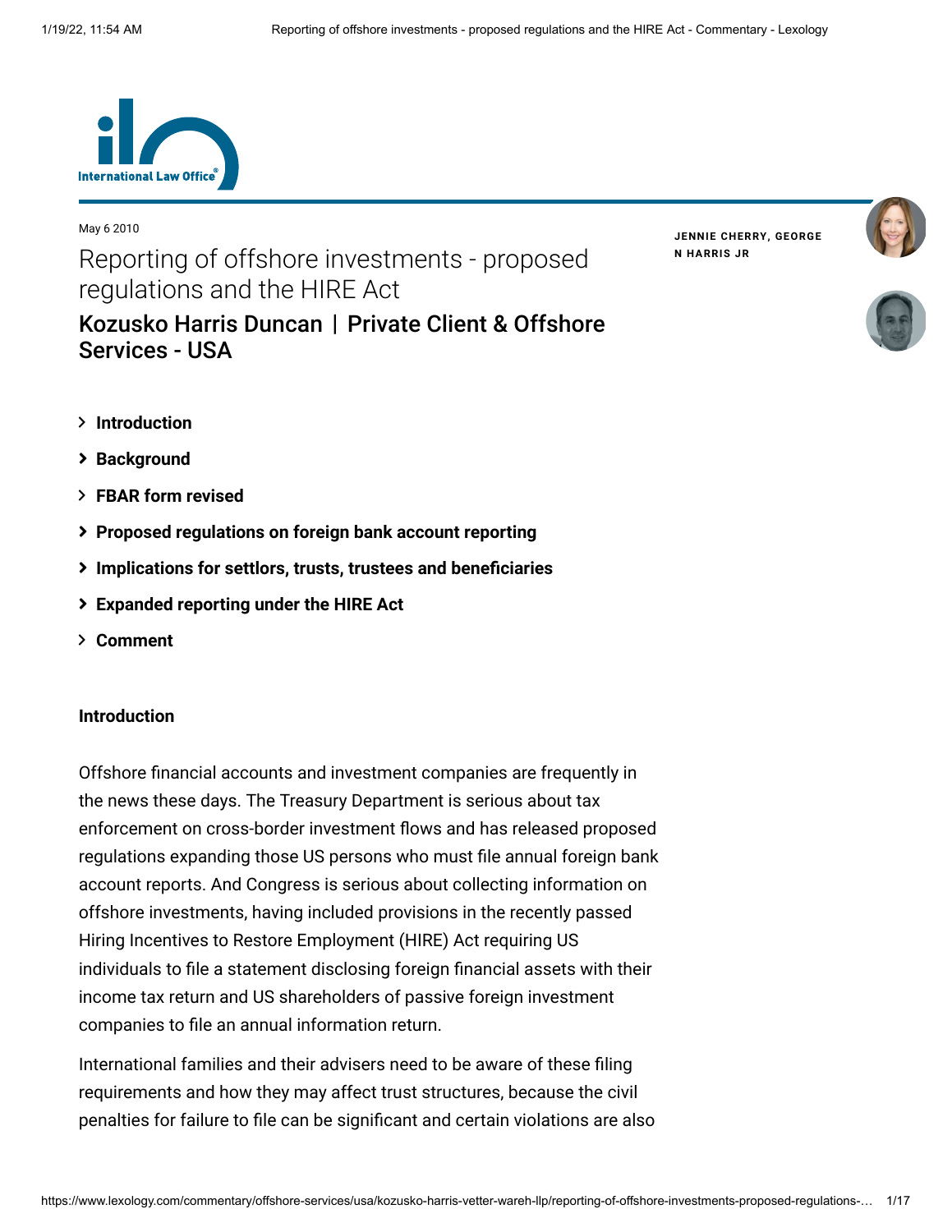subject to criminal penalties.

#### **Background**

## **Foreign bank account reporting**

US persons are required to report, on Form TD F 90-22.1, financial interests in, or signature or other authority over, bank accounts, securities accounts or other financial accounts in foreign countries. This foreign bank account report (FBAR) is required each calendar year in which the aggregate value of such accounts exceeds \$10,000. The FBAR for any calendar year is to be filed on or before June 30 of the following year with the Department of the Treasury. There is no extension of time for filing the FBAR and the penalties are stiff. Civil and criminal penalties, including in certain circumstances where the failure was wilful, can amount to \$500,000 and imprisonment of not more than five years. 'Wilfulness' is defined as the voluntary, intentional violation of a known legal duty and does not require proof of an evil motive. The FBAR form is available at [www.irs.gov](http://www.irs.gov/).

## **Report of passive foreign investment company shareholder**

A US person that is a direct or indirect shareholder of a passive foreign investment company (PFIC) is also required to report certain events relevant to such investment. A 'PFIC' is generally defined as any foreign corporation if: (i) 75% or more of its gross income for the tax year consists of passive income; or (ii) 50% or more of its assets consist of assets that produce or are held for the production of passive income. Passive income is earned from trade or business activities in which one does not materially participate - for example, dividends, interest, royalties, rents and annuities. The PFIC shareholder is required to file Form 8621, Return by a Shareholder of a Passive Foreign Investment Company or Qualifying Electing Fund, for each tax year in which that US shareholder:

- recognizes gain on a direct or indirect disposition of PFIC stock;
- receives certain direct or indirect distributions from a PFIC; or
- is making a reportable election.

Failure to file can result in penalties and criminal prosecution. Form 8621 is available at [www.irs.gov.](http://www.irs.gov/)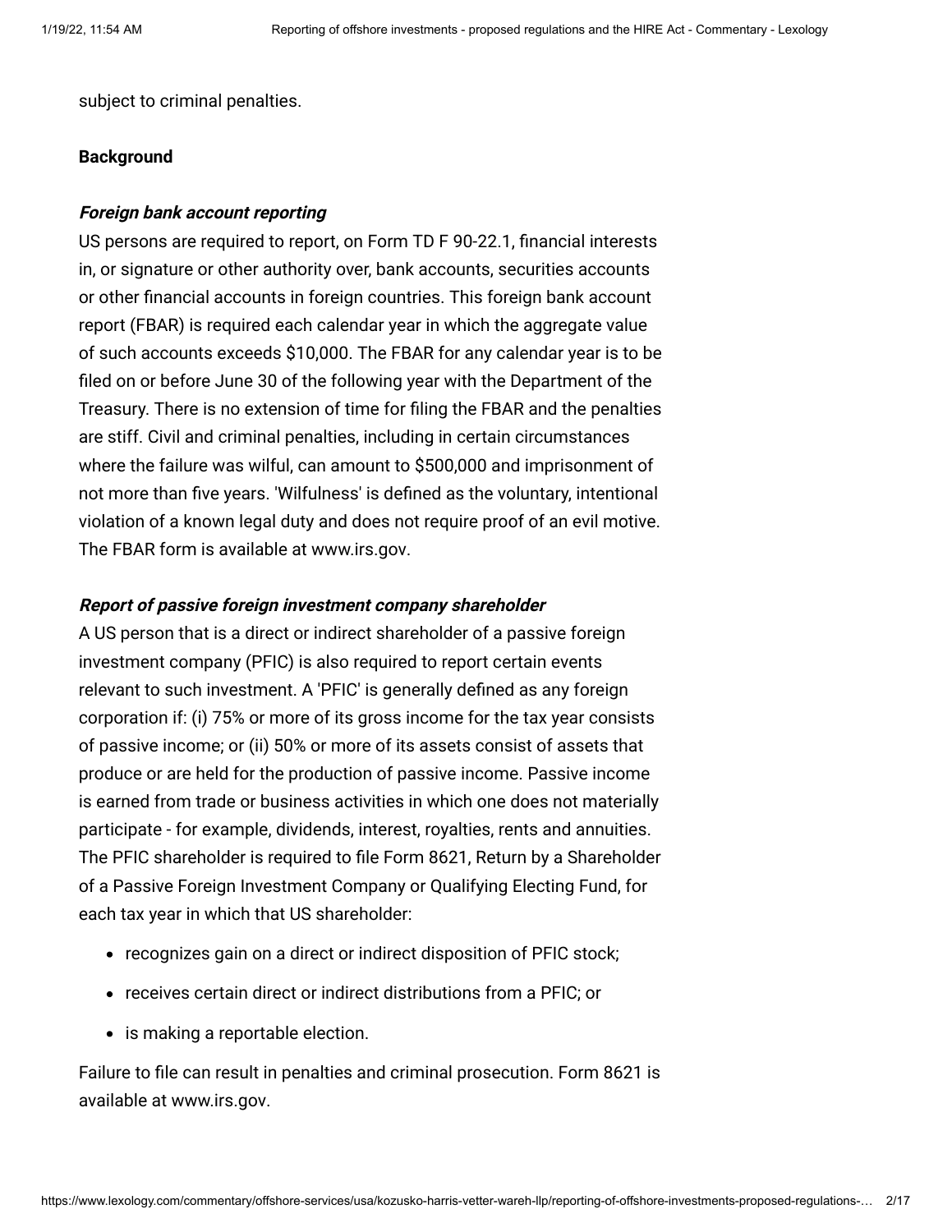## <span id="page-2-0"></span>**FBAR form revised**

The IRS released a revised FBAR form in October 2008 with various changes, including a change to the definition of 'US person' to include not only a citizen or resident of the United States, but also a person in and doing business in the United States. The IRS received numerous questions and comments from the public concerning the changed definition.

In response, the IRS issued Announcement 2009-51 directing people to refer to the definition of 'US person' in the July 2000 version of the FBAR instructions to determine whether they had a filing obligation. Since that earlier version did not include the "in and doing business in" language, this effectively negated the filing requirement for 2008 FBARs due on June 30 2009 by persons who were not US citizens, US residents or domestic entities. The IRS then issued Announcement 2010-16, again referencing the old definition and thus eliminating the filing requirement by non-US persons for 2009 FBARs due June 30 2010.

The IRS also issued Notice 2009-62, extending the June 30 2009 filing deadline for the 2008 FBAR to June 30 2010 for: (i) persons with no financial interest in a foreign financial account, but with signature or other authority over that account; and (ii) persons with a financial interest in, or signature or other authority over, a foreign financial account in which the assets are held in a commingled fund. The IRS has since issued Announcement 2010-23 to extend to June 30 2011 the filing deadline with respect to the 2009 FBAR for persons with signature or other authority over, but no financial interest in, a foreign financial account. The announcement also says that the IRS will not interpret the term 'commingled fund' as applying to funds other than mutual funds, so that interests in foreign hedge funds, private equity funds or family investment entities are not included in the definition of 'commingled fund' and do not have to be reported with respect to FBARs for 2009 and prior calendar years. The filing deadline to report interests in foreign mutual funds held during 2009 has been extended to June 30 2011.

The Treasury Department is working on comprehensive FBAR guidance and has released proposed regulations; the period for submitting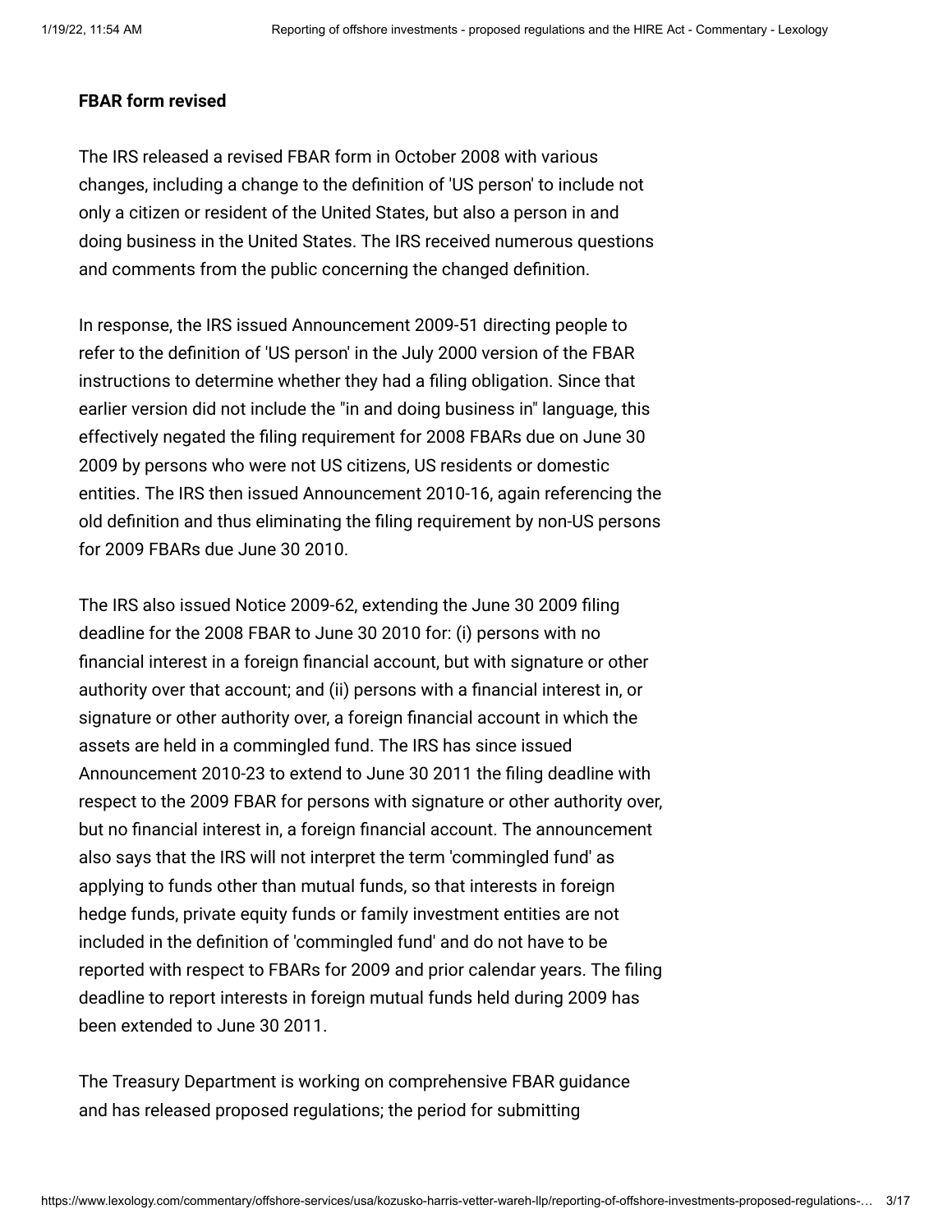comments in this regard closed on April 27 2010.

## **Proposed regulations on foreign bank account reporting**

On February 25 2010 the Treasury Department's Financial Crimes Enforcement Network (FinCEN) issued proposed regulations regarding the FBAR, which are expected to become effective before the June 30 2010 filing deadline for the 2009 FBAR. These proposed regulations are designed to clarify:

- which US persons are required to file the FBAR;
- the types of foreign account that must be reported;
- what is considered a reportable financial interest; and
- when such a person has a reportable signature or other authority over the foreign account.

The IRS has released an FBAR workbook for its examiners which includes some examples

[\(www.irs.gov/businesses/small/article/0,,id=159757,00.html](http://www.irs.gov/businesses/small/article/0,,id=159757,00.html)).

#### **US persons required to file the FBAR**

The proposed regulations define a 'US person' as a citizen or resident of the United States, or an entity (including, but not limited to, a corporation, partnership, trust or limited liability company) created, organized or formed under the laws of the United States, any state, the District of Columbia, the territories and insular possessions of the United States or the Indian tribes. This revised and expanded definition has the following results:

- A US disregarded entity, such as a Delaware single member limited liability company (LLC), must file an FBAR even if its sole member is a foreign entity and the LLC does not carry on any business in the United States. This filing requirement begins with the 2010 FBAR, due June 30 2011, as a disregarded entity is not included in the definition of 'US person' under Announcements 2009-51 and 2010-16 for 2008 and 2009 FBARs, as discussed above.
- A foreign entity for which an entity classification or 'check-the-box' election (IRS Form 8832, Entity Classification Election) has been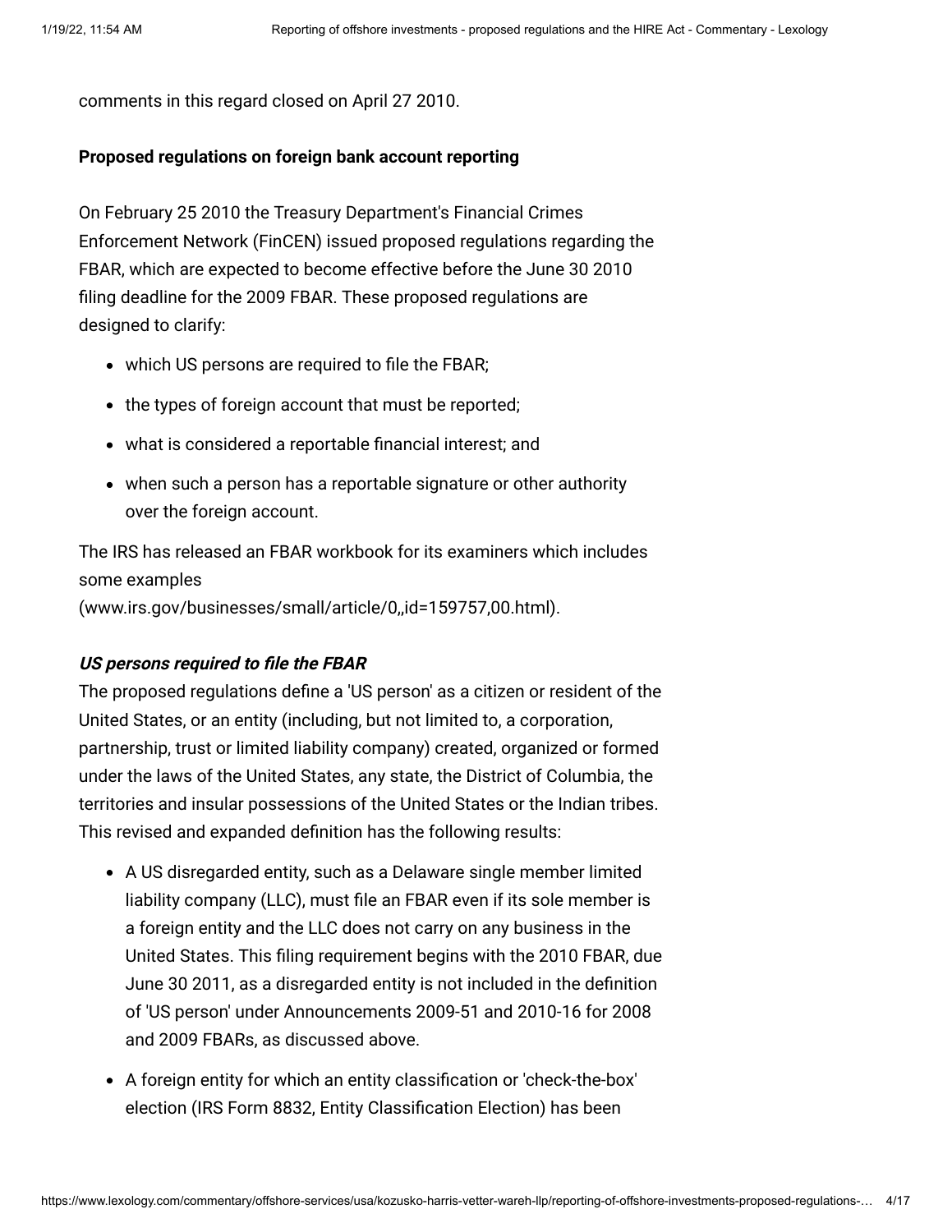made is not a US person by reason of that election, whether or not it is disregarded for US tax purposes.

- Any individual who meets the substantial presence test or green card test is considered a US resident and must file the FBAR (for a discussion of these tests please see the [Overview \(March 2008\)](http://www.internationallawoffice.com/Newsletters/Detail.aspx?r=15887)).
- Former US citizens and long-term residents who expatriated after June 3 2004 and before June 16 2008, and are subject to the 10-year alternative tax rules (for further details see the Overview (March [2008\)\), are treated as citizens or residents of the United States, i](http://www.internationallawoffice.com/Newsletters/Detail.aspx?r=15887)n the absence of certain exceptions, for any tax year that they are physically present in the United States on more than 30 days and, thus, required to file the FBAR with respect to any foreign accounts.
- There will no longer be any requirement for a non-US person (whether an individual or a foreign company) to file the FBAR merely because the non-US person is in and doing business in the United States. Nevertheless, if that person is the owner of a US entity, the US entity may be required to report foreign financial accounts; or if the person is an individual and is considered US tax resident under the substantial presence test, that individual will be required to report foreign financial accounts. It appears that a foreign company engaged in a US trade or business causing it to be subject to US tax on effectively connected income will not be required to file the FBAR.

# **Types of reportable account**

The proposed regulations focus on relations. FinCEN has chosen to define bank, securities, and other financial accounts with reference to the kinds of financial services for which a person maintains an account. Thus, the following are defined by the proposed regulations and must be reported on the FBAR:

'Bank account' means a savings deposit, demand deposit, cheque or any other account maintained with a person engaged in the business of banking, including time deposits such as certificates of deposit accounts that allow individuals to deposit funds with a banking institution and redeem the initial amount, along with interest earned after a prescribed period of time.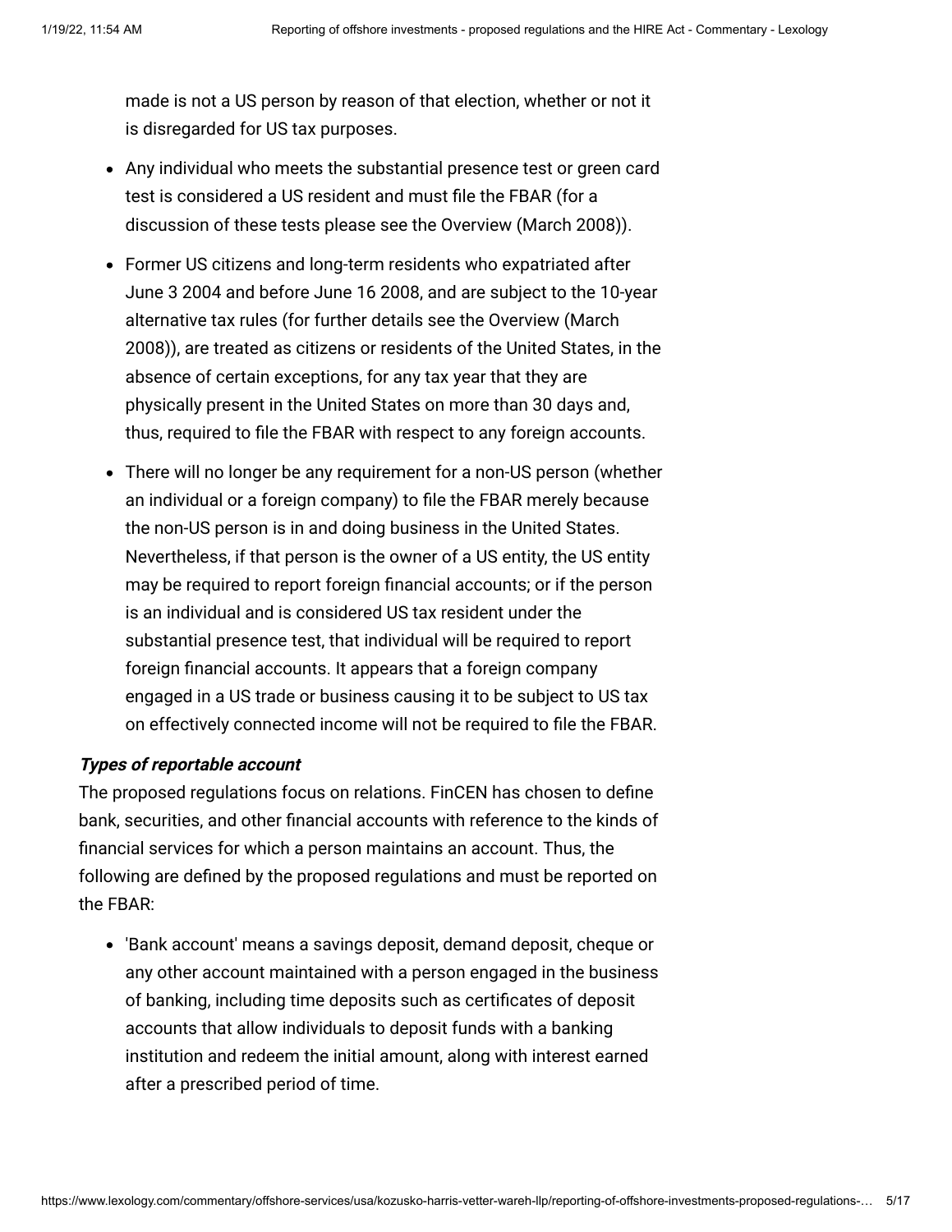- 'Securities account' means an account maintained with a person in the business of buying, selling, holding or trading stock or other securities.
- 'Other financial accounts' mean:
	- $\circ$  an account with a person that is in the business of accepting deposits as a financial agency;
	- an account that is an insurance policy with a cash value or an annuity policy;
	- an account with a person that acts as a broker or dealer for futures or options transactions in any commodity on or subject to the rules of a commodity exchange or association; or
	- an account with a mutual fund or similar pooled fund which issues shares available to the general public that have a regular net asset value determination and regular redemptions.

These definitions encompass formal relationships with foreign financial institutions to provide regular services, dealings and other financial transactions, regardless of the length of the time for which the services are provided. Thus, if the aggregate value of foreign account balances exceeds \$10,000 at any time during the calendar year, even an account that is opened with a foreign financial institution for just one week with less than \$10,000 will be a reportable financial account. But where no regular formal relationship exists, a reportable account does not exist simply by conducting transactions, such as wiring money or purchasing a money order.

The proposed regulations do not address accounts with private hedge funds. FinCEN notes concern regarding the use of hedge funds to evade taxes, and legislation has been proposed which would require US persons to report annually foreign hedge and private equity funds to the IRS.

#### **Reportable financial interests**

A foreign financial interest may be reportable regardless of how that interest is held or structured. The proposed regulations define a 'reportable financial interest' to include foreign accounts where a US person's ownership or control over the owner of record or holder of legal title to the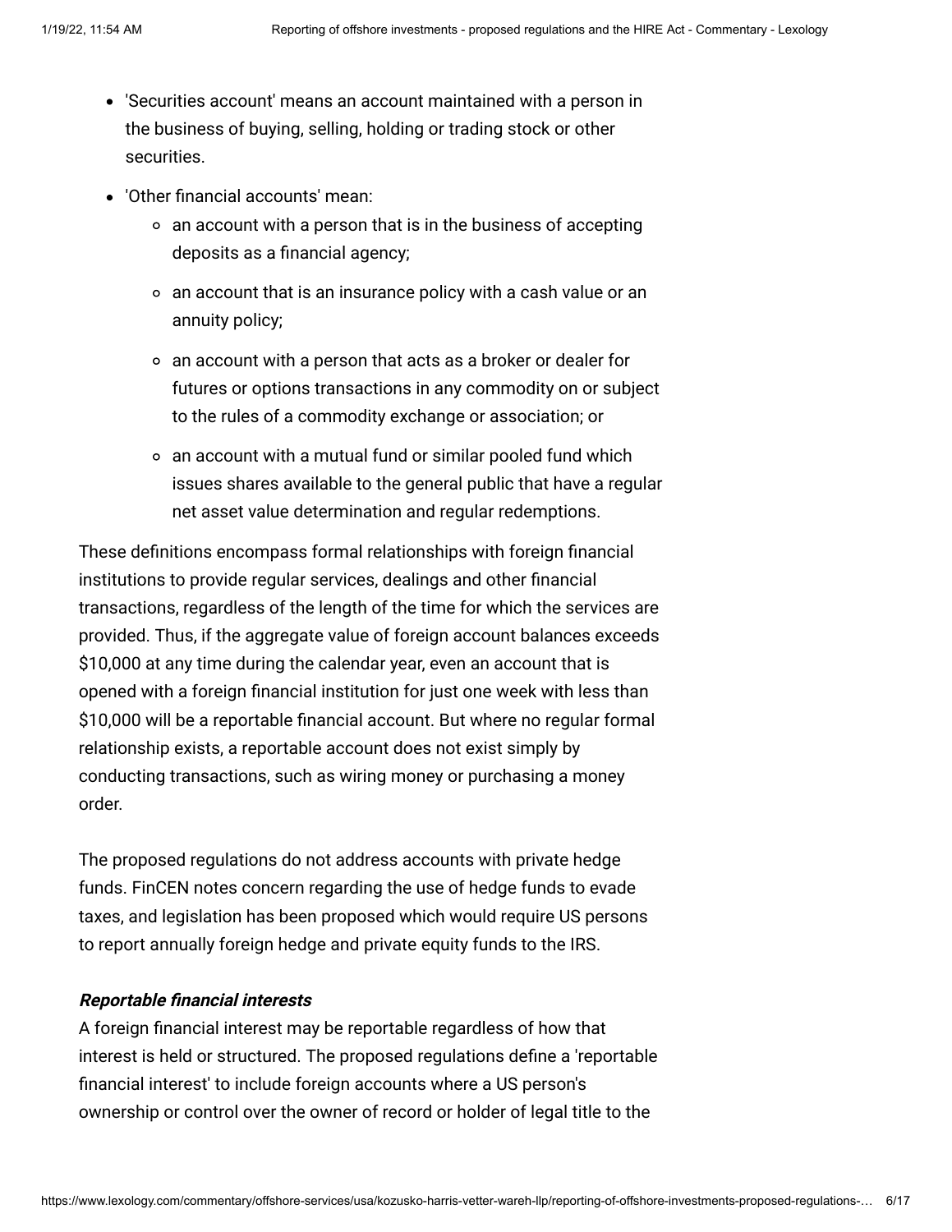account rises to such a level that the US person should be deemed to have a financial interest in the account. FinCEN has also included an antiavoidance rule to require reporting in instances where US persons seek to evade the requirement to file the FBAR through the use of devices such as transfer companies.

## Accounts owned outright or as agent

A US person has a reportable financial interest in a foreign bank, security or other financial account when: (i) the person is the owner of record or holder of legal title, regardless of for whom the account is maintained; or (ii) the owner of record or holder of legal title is a person acting on behalf of the US person such as an attorney, agent or nominee with respect to the account.

The IRS workbook provides the following example:

"John, a US citizen who resides in Mexico, granted his brother Paul, a US citizen, a Power of Attorney to access his Mexican bank accounts. Paul is the owner of record. John has a financial interest in the account. Paul is acting only as an attorney on behalf of John. Paul also has a financial interest in the account, since he is the owner of record. Both John and Paul must file an FBAR."

This example is confusing, because an agent acting under a power of attorney is generally not the owner of record or holder of legal title. Instead, Paul's obligation to file the FBAR is a result of his signature or other authority over the Mexican bank account.

## Accounts owned by an entity

A US person has a reportable financial interest in a foreign bank, security or other financial account when the owner of record or holder of legal title:

- is a corporation in which the US person owns directly or indirectly more than 50% of the voting power or the total value of the shares;
- is a partnership in which the US person owns directly or indirectly more than 50% of the interest in profits or capital;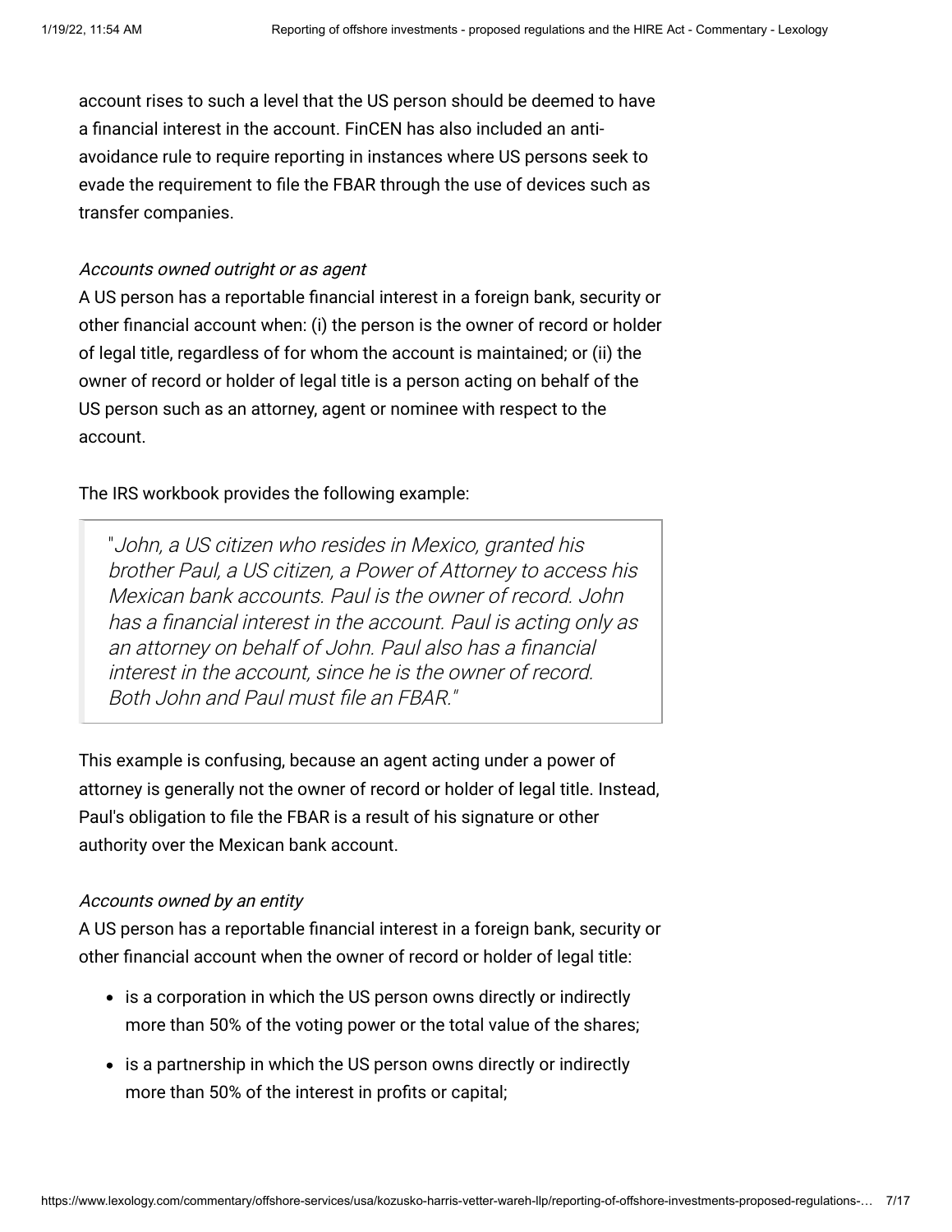- is any other entity (other than a trust) in which the US person owns directly or indirectly more than 50% of the voting power, total value of the equity interest or assets, or interest in profits; or
- has caused an entity to be created for a purpose of evading the reporting requirement and that entity is the owner of record or holder of legal title.

The IRS workbook gives the example of a US person who owns 75% of a Florida corporation, which in turn owns 100% of a foreign company that has foreign financial accounts. The Florida corporation must file the FBAR because it is a US person and owns directly more than 50% of the stock of the entity that is the owner of record or holder of legal title to the foreign accounts. In addition, the US owner of the Florida corporation has to file the FBAR because he indirectly owns more than 50% of the stock of the foreign company.

## Accounts owned by a trust

A US person has a reportable financial interest in a foreign bank, securities or other financial account for which the owner of record or holder of legal title is a trust if:

- the trust is a grantor trust for US tax purposes (for more details [please see "Taxation of offshore trusts and impact of new lower tax](http://www.internationallawoffice.com/Newsletters/Detail.aspx?r=7017) rates"), and the US person is the grantor and therefore has an ownership interest in the account for US tax purposes;
- the trust is not a grantor trust and the US person has a beneficial interest in more than 50% of the assets or the US person receives more than 50% of the current income of the trust; or
- the US person established the trust and appointed a trust protector that is subject to such person's direct or indirect instruction.

The proposed regulations do not provide guidance on determining whether the beneficiary of a discretionary trust has a beneficial interest in more than 50% of the assets or income. The beneficial interest is to be determined under all facts and circumstances, including the terms of the trust and any accompanying documents. The IRS workbook provides no examples of a US beneficiary with a reportable financial interest. One approach mentioned by IRS representatives at conferences may be to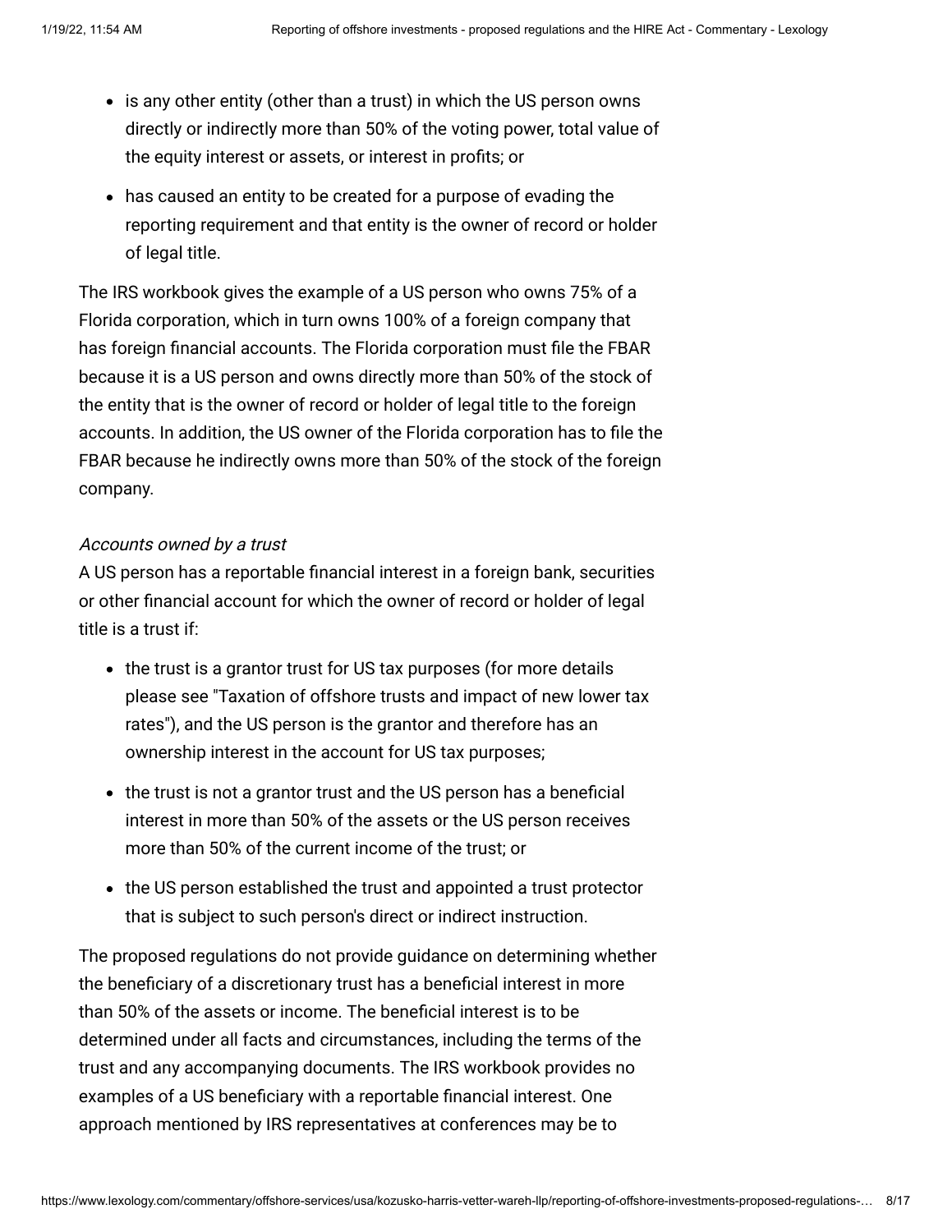determine a US beneficiary's beneficial interest by assuming that the trustee will exercise its maximum authority to distribute funds to the beneficiary. Thus, if the trustee has the discretion to distribute more than 50% of the assets or income to that US beneficiary, then the individual has more than a 50% beneficial interest in such assets or income. This would result in many US discretionary beneficiaries having an FBAR filing requirement.

Although trust protectors serve to safeguard trust assets from misappropriation, FinCEN is concerned that trust protectors can also act as conduits of the client's instructions to the trustees, with the trustees merely rubber stamping the protector's directions, thus permitting greater client control while maintaining the appearance of trustee independence.

## **Signature or other authority**

The proposed regulations define 'signature or other authority' as the authority of an individual (alone or in conjunction with another) to control the disposition of money, funds or other assets held in a financial account by delivery of instructions (whether communicated in writing or otherwise) directly to the person with whom the financial account is maintained. Since the definition focuses on the delivery of instructions, a person who is a decision maker in a company does not have 'signature or other authority' for purposes of the FBAR if he or she is not authorized to communicate decisions directly to a financial institution.

As an example, the IRS workbook provides that a person who has the power to direct how an account is invested, but cannot make disbursements or deposits to the account, need not file the FBAR because the person has no power of disposition.

The proposed regulations include a few exceptions to the FBAR filing requirement which generally apply to officers and employees of US financial institutions that have a federal functional regulator, and certain US entities that are publicly traded on a US national securities exchange or that are otherwise required to register their equity securities with the Securities and Exchange Commission. FinCEN believes such relief is appropriate, given the federal oversight of such entities. However, these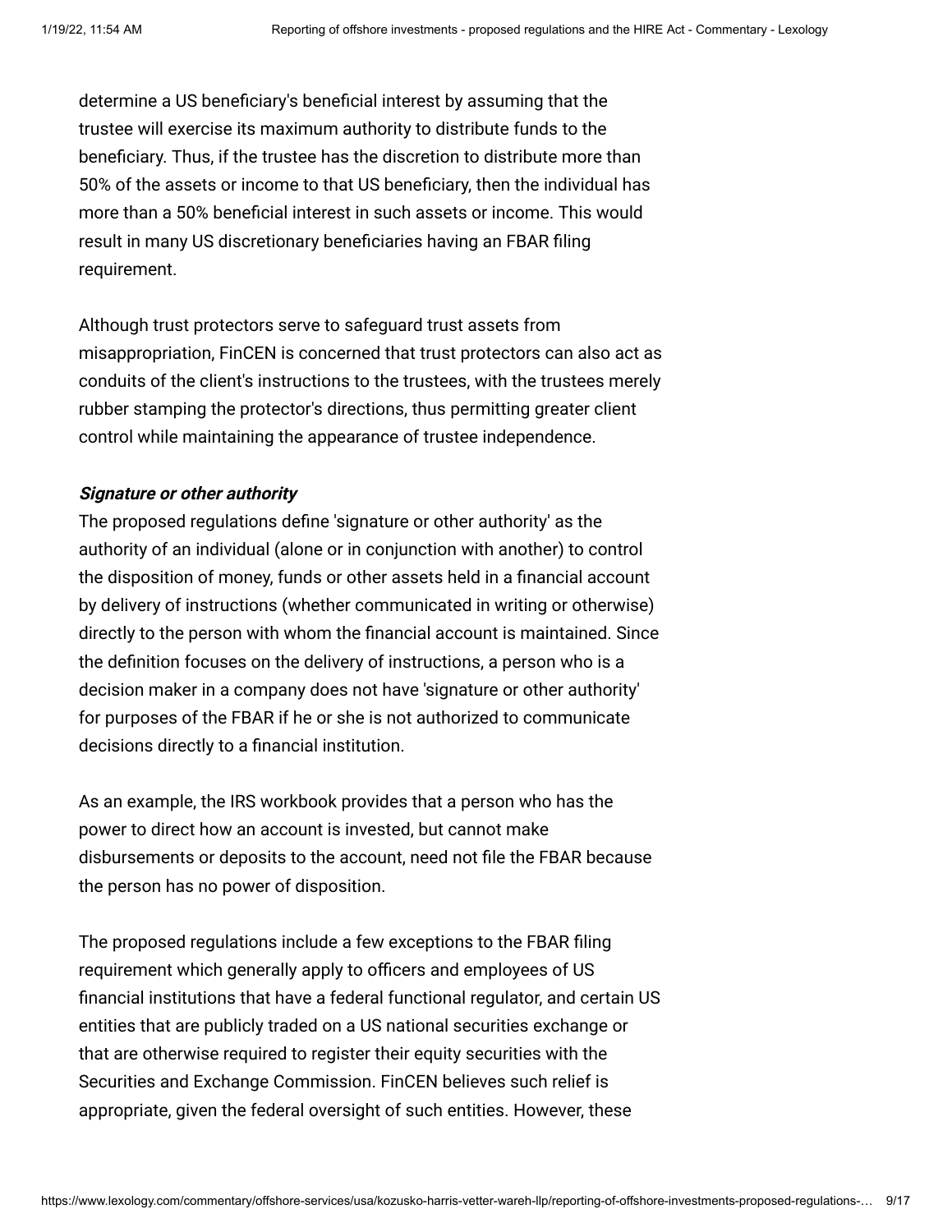exceptions apply only where the officer or employee has no financial interest in the reportable account. The US entity itself is, of course, still required to report its financial interest in foreign reportable accounts.

## **Rules to simplify FBAR filings**

The proposed regulations include rules designed to simply FBAR filings in certain cases:

- A US person with financial interest in or signature or other authority over 25 or more foreign financial accounts need only report the number of financial accounts and certain other basic information on the FBAR, but will be required to provide detailed information concerning each account if so requested.
- A US group of entities can file a consolidated report as long as the group is headed by a parent entity that directly or indirectly owns 50% or more of the other members of the group. Under this rule, a US trustee of a trust that owns 100% of a disregarded Delaware singlemember LLC can file the FBAR to report foreign accounts held by it and the LLC, and the LLC itself will not be required to also file the FBAR.
- Participants and beneficiaries in retirement plans, as well as owners and beneficiaries of individual retirement accounts, will not be required to file an FBAR with respect to a foreign financial account held by or on behalf of the retirement plan or individual retirement account. The plan administrator or trustee will have the FBAR filing requirement.
- FinCEN anticipates that for US persons employed in a foreign country and who have signature or other authority over foreign financial accounts owned or maintained by their foreign employers, the instructions to the FBAR form will prescribe reduced reporting obligations for such persons.

#### <span id="page-9-0"></span>**Implications for settlors, trusts, trustees and beneficiaries**

#### **US settlor**

As discussed above, a settlor of a trust (whether foreign or domestic) who is a US person and who is considered the owner of the trust assets under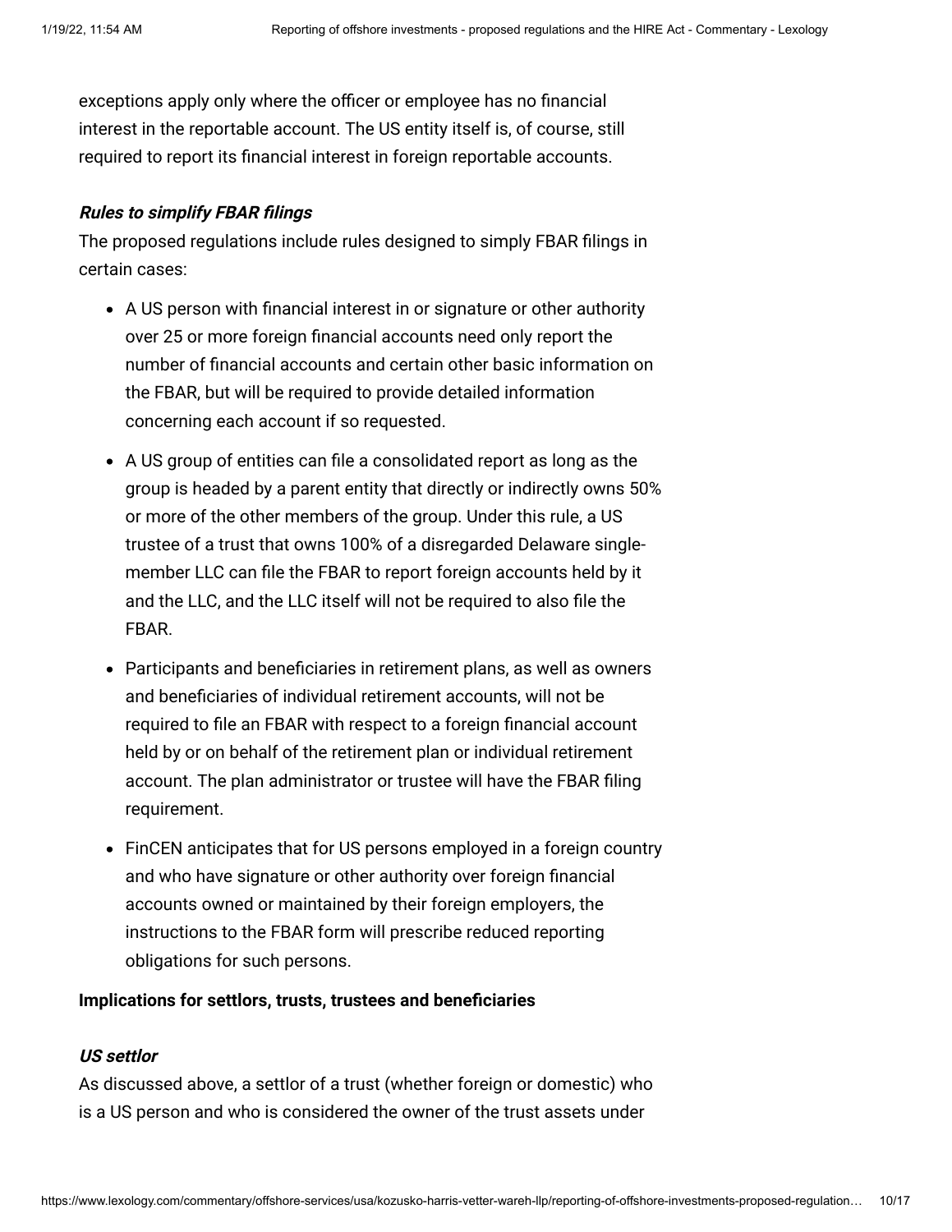the grantor trust rules must file the FBAR and report any foreign financial accounts held in the trust. A US settlor will always be considered the owner of a foreign trust for any tax year in which the trust has a US beneficiary.

The US settlor of a non-grantor trust with foreign financial accounts must also make the FBAR filing, even though that settlor is not considered the owner of the trust assets under the grantor trust rules, if the US settlor has appointed a trust protector that is subject to such person's direct or indirect instruction. The October 2008 TD F 90-22.1 instructions provide that a 'trust protector' is a person who is responsible for monitoring the activities of a trustee, with the authority to influence the decisions of the trustee or to replace or recommend the replacement of the trustee.

It appears that the protector need not have signature or other authority over the trust's foreign account in order to trigger the US settlor's FBAR filing, and that the filing is not required where the protector has been appointed by someone other than the settlor or is not subject to the settlor's direct or indirect instruction. When drafting new non-grantor trust settlements, it may be possible to avoid a US settlor's FBAR filing requirement. With respect to existing non-grantor trust situations where the US settlor does not wish to make the FBAR filing, advisers might consider whether:

- the current protector should resign;
- the US settlor can relinguish any power under the trust document to appoint and/or instruct a protector; and
- the provisions of the trust provide for an appropriate successor protector.

Care must be taken in any situation involving a non-grantor trust with a US settlor and provision for a protector, as it is possible to envision a scenario where the IRS might contend that a protector was appointed at the direction of the US settlor and that the US settlor indirectly instructed that protector. The trust itself, if it was a domestic trust, would of course still have the FBAR filing requirement.

# **US trust**

Until 2008, the FBAR instructions defined a 'US person' subject to the FBAR reporting obligations to mean: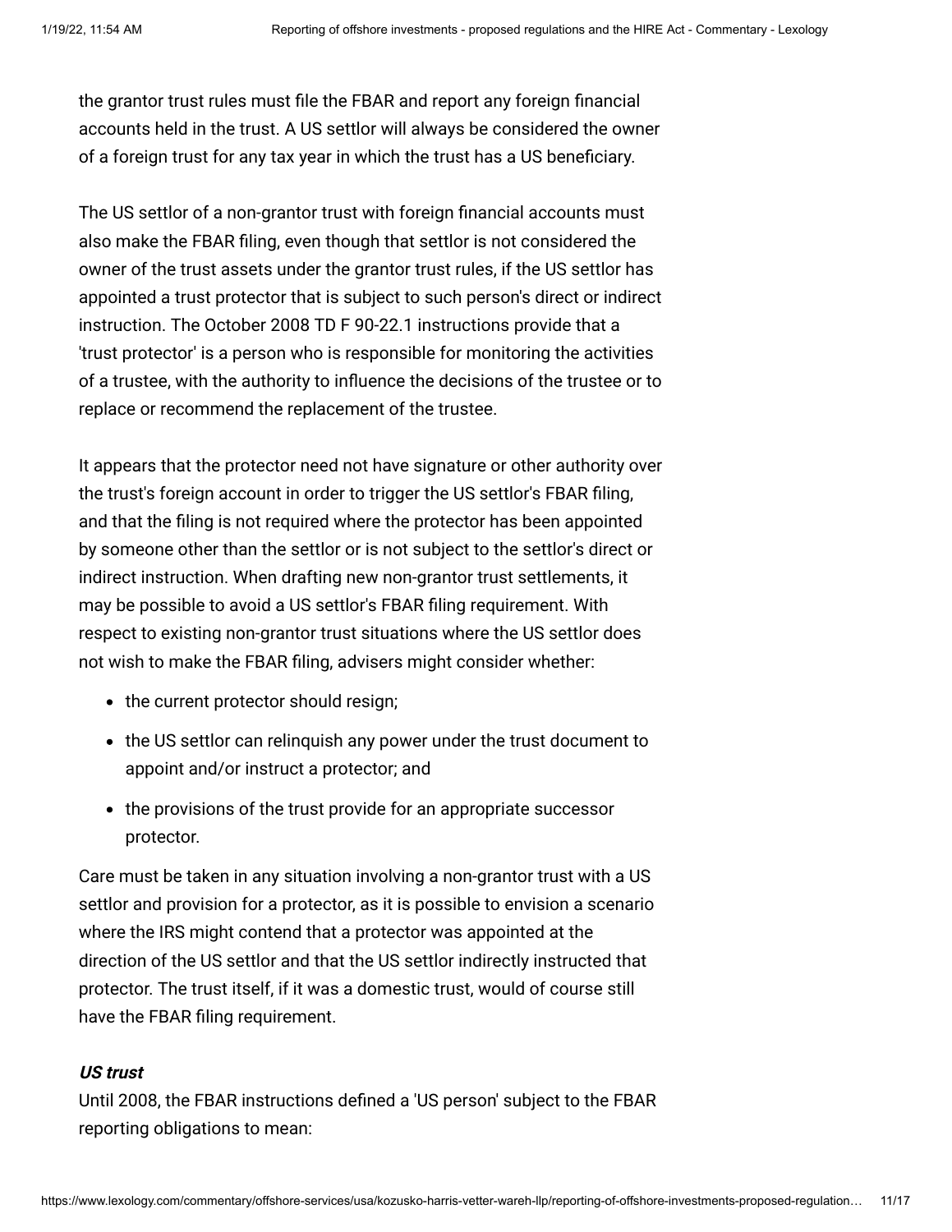- a citizen or resident of the United States:
- a domestic partnership;
- a domestic corporation; or
- a domestic estate or trust.

Then, as mentioned above, in the October 2008 revision of TD F 90-22.1 the definition of the term 'US person' was expanded. The revised form refers taxpayers to 31 CFR 103.11(z) for a complete definition of 'person', which includes a trust. This definition is found in the Bank Secrecy Act, not the Internal Revenue Code.

The proposed regulations now define 'US person' to include:

"[a]n entity, including but not limited to a corporation, partnership, trust, or limited liability company created, organized, or formed under the laws of the United States, any State, the District of Columbia, the Territories and Insular Possessions of the United States, or the Indian Tribes."

This definition is not easy to apply in the situation of trusts. A trust with a Delaware trust company acting as trustee under a trust agreement that provides that the trust is to be governed by Delaware law is clearly a trust created, organized or formed under the laws of a US state. But what about a trust settled in Bermuda where the Bermuda trustee resigns, a Delaware trust company is appointed as successor trustee and, pursuant to the terms of the trust agreement, the trustee changes the governing law to Delaware? Arguably, the trust was not created, organized or formed under the laws of Delaware, in the sense that it was not first settled there. Such a trust may even have a non-US investment adviser, so that it would remain foreign for US income tax purposes (for a full discussion on when a trust is [considered foreign please see "Taxation of offshore trusts and impact of](http://www.internationallawoffice.com/Newsletters/Detail.aspx?r=7017) new lower tax rates"). It is unclear whether the trust is a US person for purposes of the FBAR rules. Nonetheless, its US trustee may be required to file the FBAR.

#### **US trustee**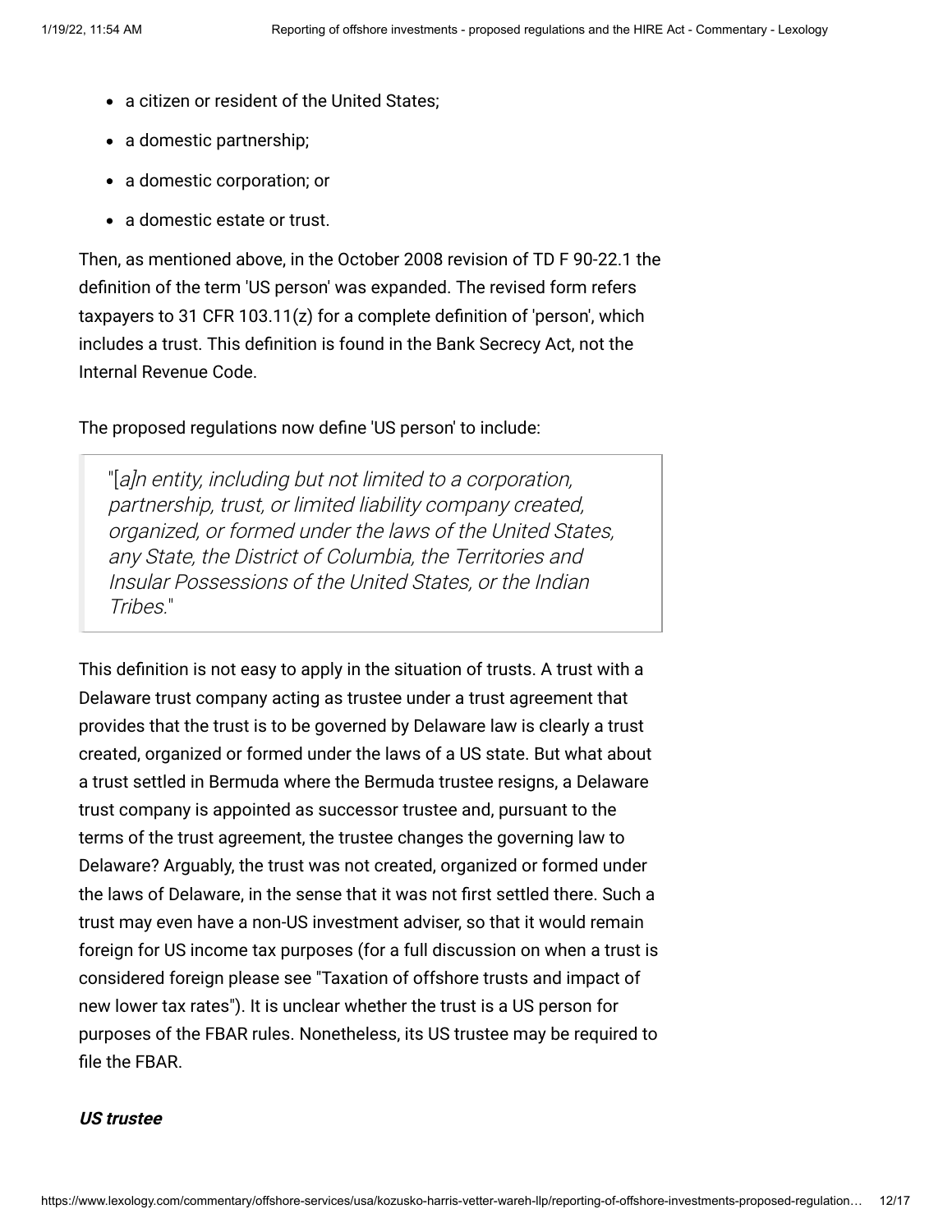Regardless of whether the trust itself is considered to be a US domestic trust for income tax purposes or created, organized or formed under the laws of a US state, a US citizen or resident individual or US corporation or LLC serving as trustee will be required to file the FBAR to report foreign accounts held in the trust with respect to which that trustee has a financial interest in or over which it has signature or other authority. Trustees generally have legal title to accounts in which trust funds are invested. They also generally have signature authority over those accounts. The Uniform Trust Code enacted by states such as Delaware (for further details see ["State law allows settlors to tailor trust investment objectives](http://www.internationallawoffice.com/Newsletters/Detail.aspx?r=11549)") may allow for the Delaware trustee to be excluded from exercising powers under the trust instrument to deposit or invest trust moneys in foreign accounts, which powers may be exercised by a foreign fiduciary such as an investment adviser in situations where the trust is to be foreign for US income tax purposes. A US trustee will also be treated as having a reportable financial interest where legal title to an account is held by a corporation or partnership and the trust owns directly or indirectly more than 50% of the corporation or partnership.

#### **US beneficiary**

As mentioned above, with respect to non-grantor trusts, the proposed regulations shed no light on the FBAR filing requirements of a US beneficiary of a discretionary trust that holds trust assets in a foreign financial account. Whether that beneficiary has a beneficial interest in more than 50% of the assets or income of the trust is determined under all facts and circumstances, including the terms of the trust and any accompanying documents. Certain situations are relatively clear:

- The US beneficiary, in fact, receives distributions of more than 50% of the trust income.
- The US beneficiary is the only discretionary beneficiary or is one of, say, two children of the settlor who are discretionary beneficiaries (one US and one non-US), but the trust instrument or the settlor's letter of wishes indicates that the needs of the US child are to be given priority as the non-US child is very well off financially.
- The trust, trustee of the trust or agent of the trust is a US person and is filing the FBAR. The proposed regulations specifically provide that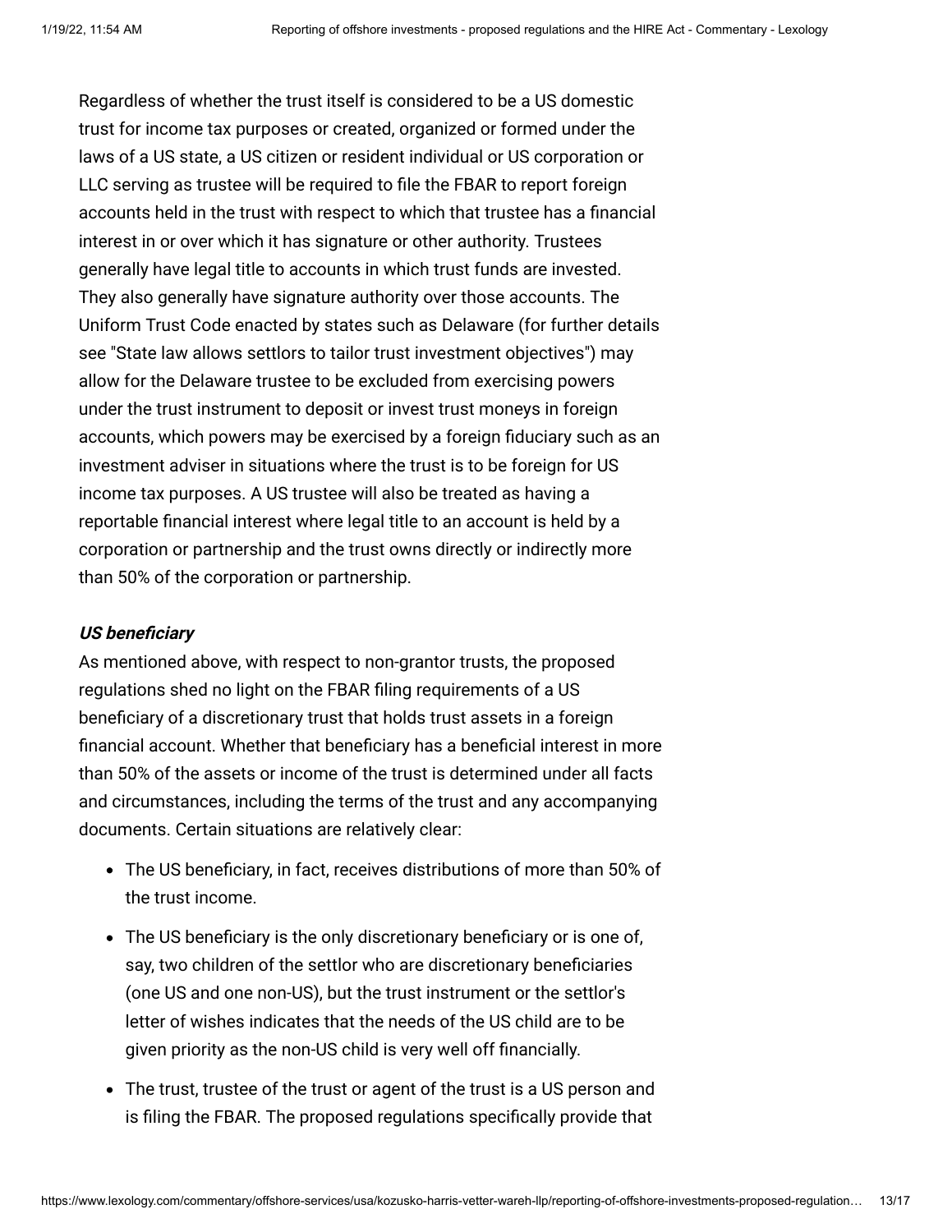the US beneficiary is relieved from filing.

<span id="page-13-0"></span>Foreign trusts with non-US settlors and US beneficiaries are frequently classified as non-grantor trusts for US income tax purposes, either because their non-US grantors have not retained the right to revoke the trust or because the trust is not solely for the benefit of the non-US grantor and his or her spouse. A US beneficiary who receives a distribution from such a trust, in addition to reporting the receipt of the distribution on Form 3520 (for further details please see "[Reporting deadlines draw near"](http://www.internationallawoffice.com/Newsletters/Detail.aspx?r=6558)), will want to consider filing the FBAR. For the US beneficiary who has not received a distribution and who may not even be aware of the trust or its assets, there is no reassuring answer. Advisers to international families should consider discussing with the trustees of foreign family trusts with a discretionary class of beneficiaries that includes US persons the possibility of holding trust assets only in US financial accounts or taking steps, such as distribution to non-US beneficiaries, that will counter the argument that the US beneficiary has a beneficial interest in more than 50% of the assets or income of the trust.

Although the proposed regulations specifically relieve a US beneficiary of a non-grantor trust from the FBAR filing where the trust, trustee or agent of the trust files, the proposed regulations give no guidance with respect to a possible duplicate reporting requirement where a grantor trust with a US grantor also has US beneficiaries with a beneficial interest in more than 50% of the trust assets or income.

## **Expanded reporting under the HIRE Act**

## **Individuals**

President Obama signed the HIRE Act into law on March 18 2010. Beginning with tax year 2011, the HIRE Act requires individual taxpayers to disclose any interest in a "specified foreign financial asset" for any year in which the aggregate value of such assets is greater than \$50,000. This disclosure is separate from and in addition to the FBAR. New Section 6038D of the Internal Revenue Code, added by the HIRE Act, requires the taxpayer to "attach to such person's return of tax imposed by subtitle A" the required disclosure. It is not clear whether the disclosure is required in the situation where the owner of a specified foreign financial asset is not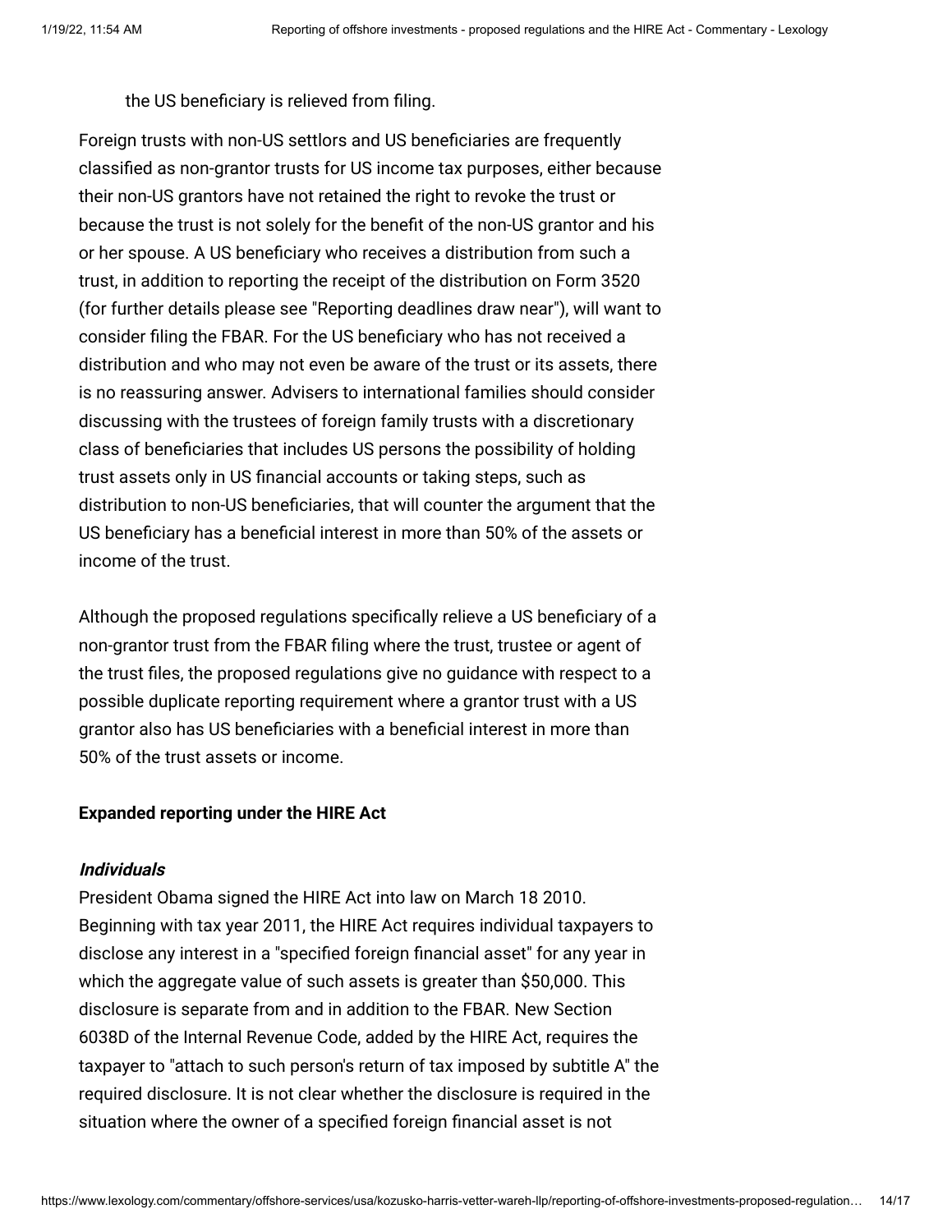required to file an income tax return.

A 'specified foreign financial asset' 'includes:

- depositary or custodial accounts at foreign financial institutions;
- to the extent not held in an account at a financial institution, stocks or securities issued by foreign persons, and any other financial instrument or contract held for investment that is issued by or has a counterparty that is not a US person; and
- any interest in a foreign entity.

A 'foreign entity' is defined in new Section 1473 of the code (also added by the HIRE Act) as any entity which is not a US person. Since the requirement for the disclosure statement will be found in the new Section 6038D of the code, the use of the term 'US person' will be as defined in Section 7701(a) (39) of the code - that is:

- a citizen or resident of the United States;
- a domestic partnership, corporation or estate; or
- a trust that meets the court test and the control test (for more details [please see "Taxation of offshore trusts and impact of new lower tax](http://www.internationallawoffice.com/Newsletters/Detail.aspx?r=7017) rates").

Thus, a trust that is foreign for US income tax purposes will be a 'foreign entity' for purposes of the new disclosure statement.

The information required by the disclosure statement is similar, but not identical, to that required to be disclosed on an FBAR. The information to be disclosed includes:

- in the case of any account, the name and address of the financial institution in which the account is maintained and the number of the account;
- in the case of any stock or security, the name and address of the issuer and such information as is necessary to identify the class or issue of which the stock or security is part;
- in the case of any instrument, contract or interest, such information as is necessary to identify the instrument, contract or interest and the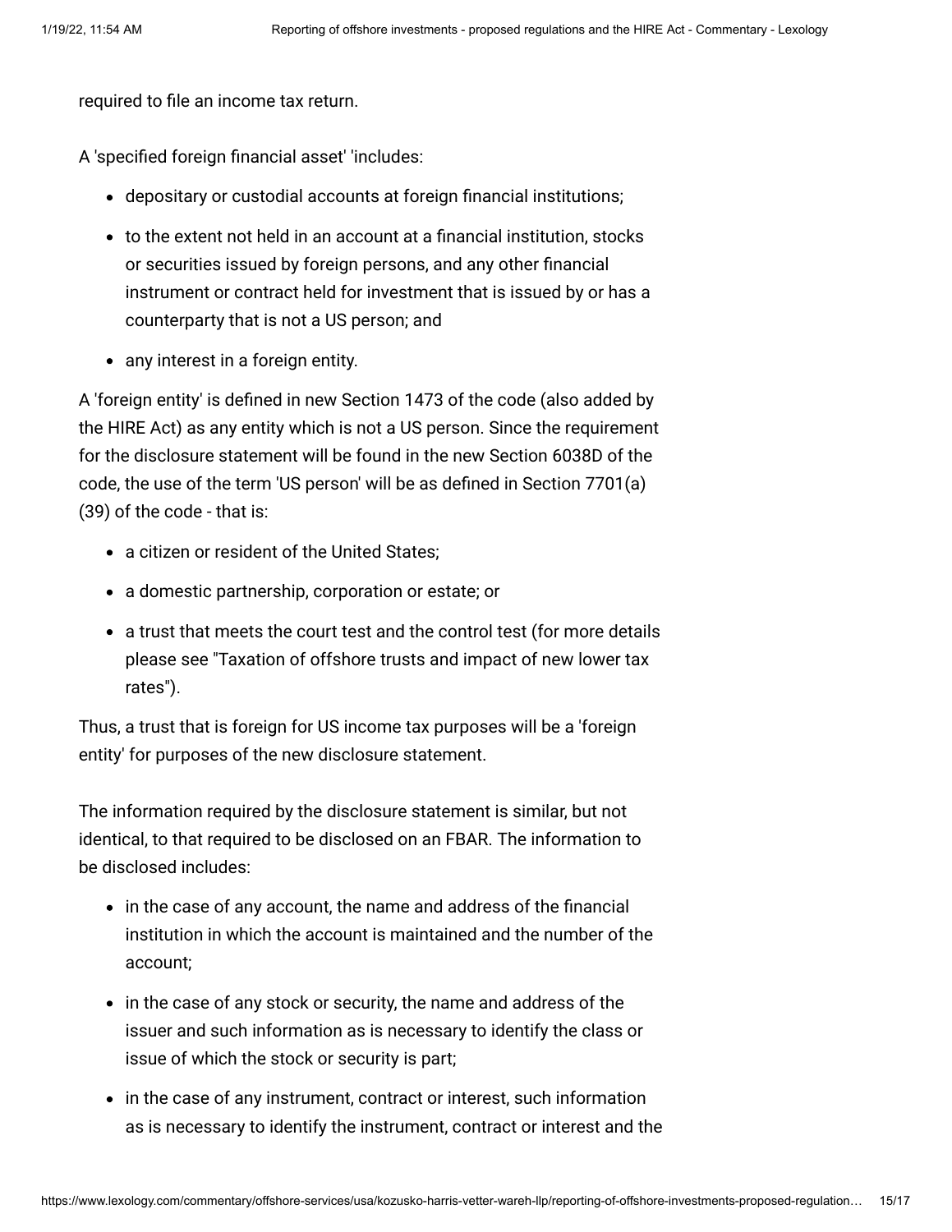names and addresses of all issuers and counterparties with respect to the instrument, contract or interest; and

• the maximum value of the asset during the tax year.

<span id="page-15-0"></span>The disclosure requirements are far reaching and it remains to be seen just how broadly the IRS will apply the 'any interest' language of the new code section to a foreign trust. The IRS is to issue regulations or other guidance necessary to carry out the new code provisions and may provide exceptions including for assets where this disclosure is duplicative of other disclosures (with respect to foreign trusts, the Form 3520 and 3520-A filings come to mind). It also remains to be seen how the new disclosure statement will affect US entities, as the IRS is to issue regulations or other guidance that will apply the disclosure statement requirement to domestic entities formed or used for purposes of holding, directly or indirectly, specified foreign financial assets, in the same manner as if the entity were an individual.

Failure to file the required disclosure will result in a penalty of \$10,000, with an additional \$10,000 penalty for each 30 days of failure to disclose (or fraction of such 30-day period) if the failure to disclose continues for more than 90 days after the IRS has issued notification of the failure to disclose, up to a \$50,000 maximum penalty. No penalty is imposed where an individual can establish that the failure was due to reasonable cause and not wilful neglect. A foreign law prohibition against disclosure of the required information does not constitute reasonable cause.

#### **PFIC shareholders**

The HIRE Act adds new Section 1298(f) to the Internal Revenue Code requiring US persons who are shareholders of a PFIC to file an annual report containing such information as the IRS may require. This new law is effective as of March 18 2010. The IRS has released Notice 2010-34 stating that it is developing further guidance regarding this new reporting obligation. The notice clarifies that in the meantime, PFIC shareholders that were required to file Form 8621 prior to the enactment of Section 1298(f) must continue to file Form 8621 as provided in the instructions (eg, upon disposition of stock, receipt of a distribution or the making of certain elections). PFIC shareholders that were not otherwise required to file Form